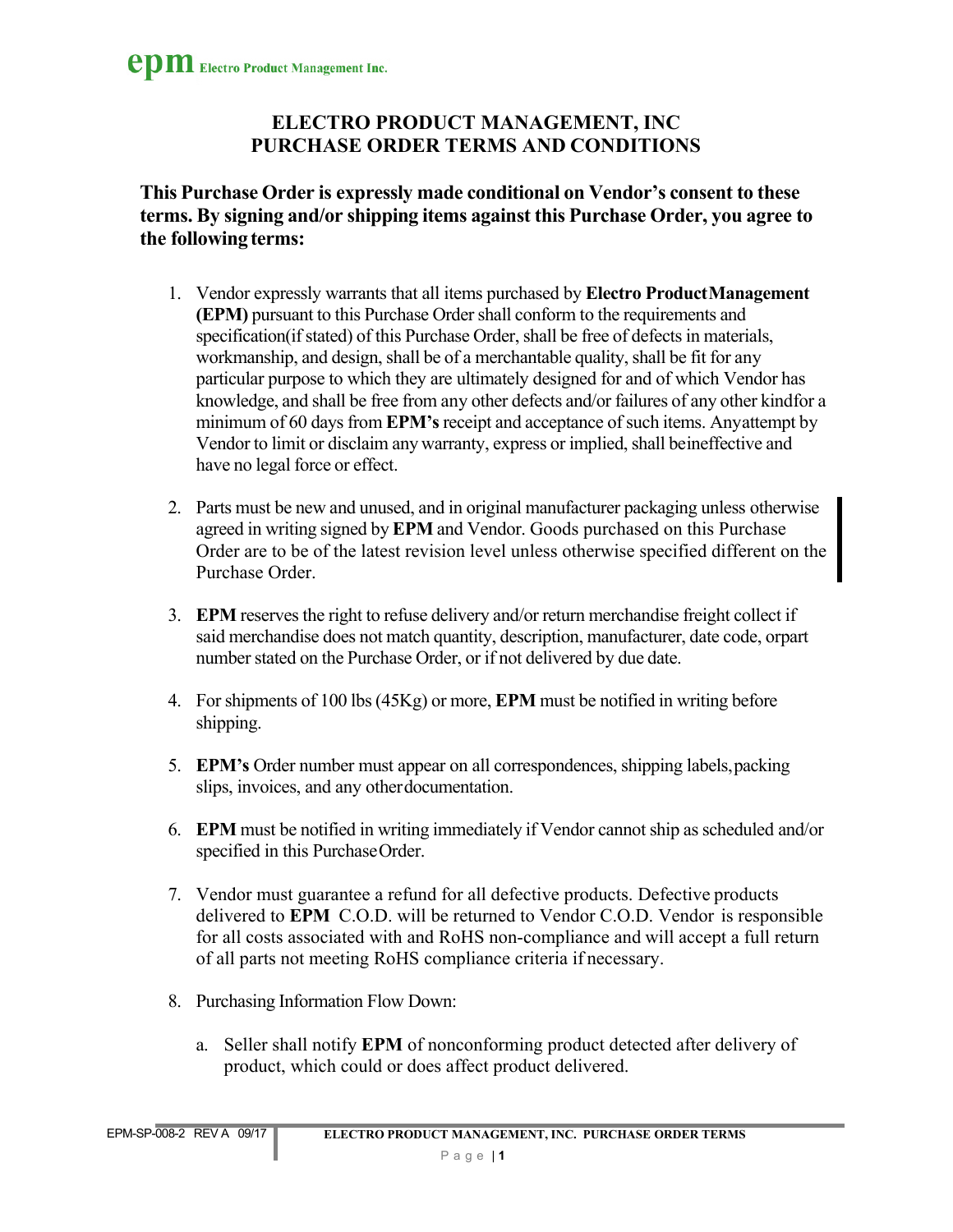## **epm** Electro Product Management Inc.

- b. Supplier shall notify **EPM** of any changes in product and/or process definition, changes of suppliers, and changes of manufacturing facility location that affects or could affect product acceptance. The Seller shall flow down all applicable Purchase Order requirements to the supply chain.
- c. Seller shall keep and maintain inspection, test and related records, which shall be available to **EPM** or **EPM's** representative. Seller shall allow copies to be made and shall furnish all information required by the **EPM** or **EPM's** representative. Seller shall maintain records for minimum (10) years unless otherwise stated.
- d. Unless stated otherwise in the documents accompanying these terms and conditions, Seller shall allow right of access to **EPM**, **EPM's** Customer, and regulatory authorities to all facilities involved in the order, and to all applicable records.
- e. Seller and its suppliers shall establish and maintain a quality control and inspection program, including testing and verification, using statistical techniques and related instruction for product acceptance.
- 9. Export Control

"Foreign Person" is not allowed to inspect or review our parts/drawings/specifications (i.e. AS9100 audit and special process audit) without MLA (Manufacturing License Agreement).

10. Equipment Traceability Requirements

The seller shall ensure that all equipment used for final product acceptance and/or for equipment calibration is traceable to international or national measurement standards (e.g., NIST.)

11. Suspected Unapproved Part and Counterfeit Product Avoidance

The Seller shall provide product that is traceable to the original manufacturer to ensure authenticity. The Seller shall provide documentation tracing back to the original manufacturer of the material or component being purchased. If no documentation can be provided, the Seller must notify the Buyer, and cannot ship product until the Buyer provides a record of approved deviations from use of original component manufacturer, franchised distributor, or approved mill.

12. Industry Alerts

Seller must maintain a closed-loop process to use Industry Alerts/GIDEP to identify, control and correct potential nonconforming material, including: timely review and notification of Industry Alerts for potential impact to hardware;